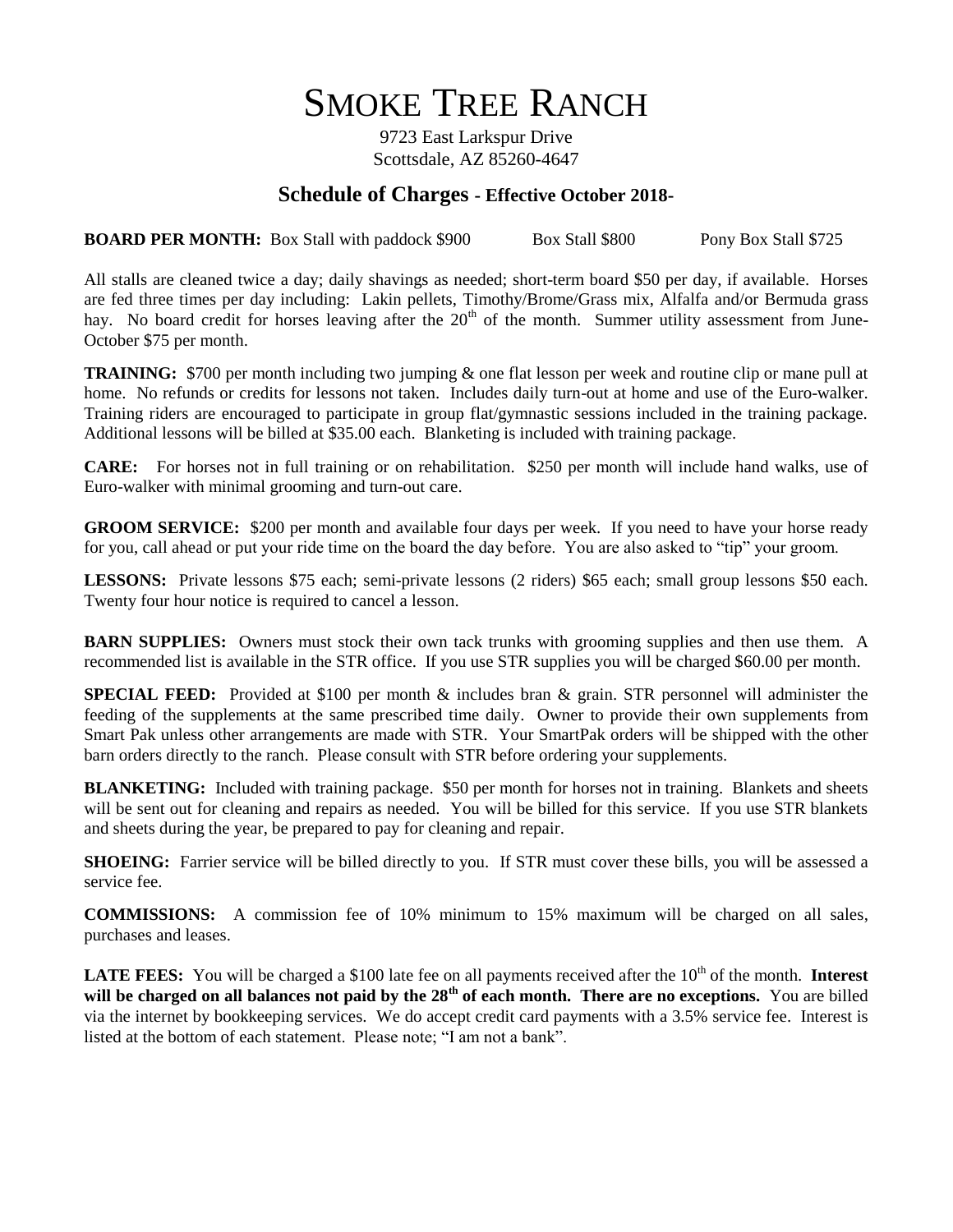## **HORSE SHOW SERVICES**

**FULL SERVICE:** \$75 per day effective the day that horses depart for show through the day they return to STR. Includes feeding, cleaning, grooming, tacking up, tack cleaning, longeing, bandaging, & cutdowns. Show supplies are included in this fee at the horse shows. Feed credits will be given when horses are gone for at least 2 weeks (14 days) to out of town shows only when we cannot provide our own feed. Credit will be deducted on next billing cycle by STR Bookkeeping.

**PARTIAL SERVICE:** \$50 per day effective the day that horses depart for show through the day they return. Includes feeding, cleaning and longeing only.

**NO CARE:** Owner is responsible for bringing all their own equipment for stalls (buckets, cleaning supplies, etc.) and will be stabled on the end of a row for their own personal accessibility.

**BRAIDING:** Payable directly to braiders at horse shows on Saturday. Look for notices from braiders on Saturday morning. If STR must cover your unpaid bill, you will be assessed a service fee in addition to the late fees that the braiders will charge you.

**CLIPPING:** Show clips are \$25 Body clips on horses are \$150 (Ponies are \$130) Mane pulls are \$20

**HAULING:** Payable and due in advance of the horse show. A service fee will apply if STR must cover your hauling. Tack box at \$25/box. Scooter bike or bicycle at \$25.00 if room is available.

**RING SIDE/SCHOOLING:** Full training horses at \$75 per day. Non-training horses at \$100 per day. This fee includes all classes for the one day. This does not include lessons scheduled prior to or after the show ends each day as needed.

**RIDING:** Full training horses at \$25 per class. Non-training horses at \$50 per class. No charges for rides in the under saddle classes with priority given to training horses. When outside professionals are used, riding charges will depend on the fees that riders charge STR.

**HORSE BARN SPLITS:** A percentage of all trainer expenses will be given to each horse, **showing or nonshowing**. These expenses include, but are not limited to: Hotel and RV fees, gas to and from the show, food, extra employees if needed, their expenses, food and drinks purchased for the tackrooms. The expenses also divided among all horses include tack rooms & groom stalls and bedding purchased at show. If you do not leave a check to close out entries and STR must cover you, we will access you a fee for being your bank. A \$500 deposit check and a hauling check are required for each show and are to be paid in advance.

**HORSE SHOPPING TRIPS:** Client will pay all travel, hotel, meals, etc. and bills related to the trip and will be charged \$200 per day.

**VET CARE:** Will be provided to training horses at no additional charge (does not include medicine or supplies used). Other horses requiring veterinarian care will be billed according to the amount of time required.

**REQUIRED:** All riders/horses must have signed rider liability/boarding/training contracts on file in the office. A current coggins test, all vaccination records and insurance information must be on file as well.

**All riders are encouraged to care for their own horses.** It is important to learn the proper care and responsibility for your horses.

It is your responsibility to pay all shipping, braiding, & show bills in advance or at the time incurred. A service fee of \$50 (on each item) will be charged to those who leave the shows with unpaid bills and expect STR to carry them. Be sure to pay the blacksmiths and veterinarians promptly. They are vitally important to the care and well-being of your animals.